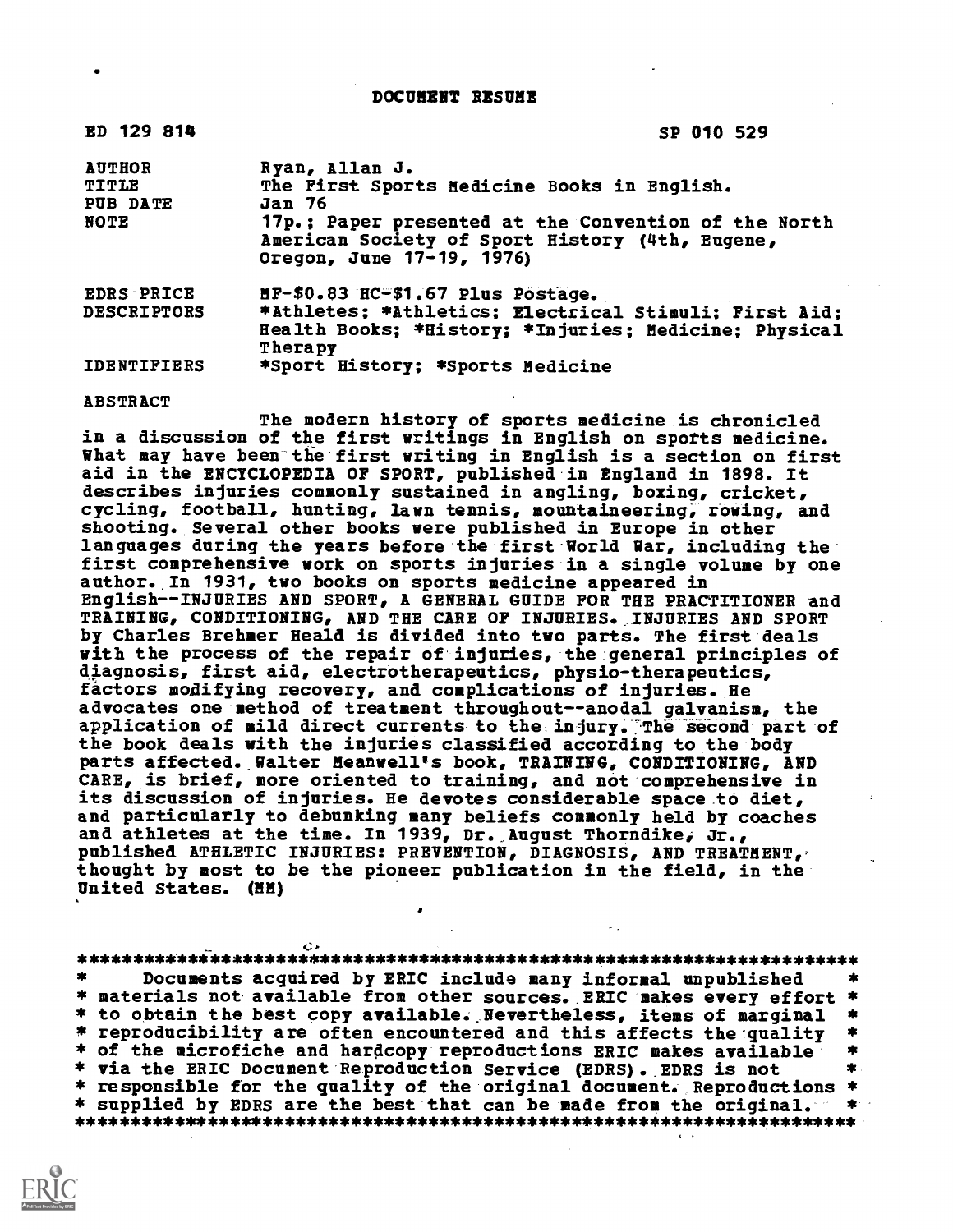OEPARTMENT OF EDUCATION & WELFAR NATIONAL INSTITUTE OF **EDUCATION** 

The First Sports Medicine Books in English .

## INTRODUCTION

THIS DOCUMENT HAS BEEN AS RECEIVED FROM **POINTS OF VIEW OR OPINIONS** ATING IT POINTS OF VIEW OR OPINIONS STATED 00 NOT NECESSARILY REPRE-SENT OFFICIAL NATIONAL INSTITUTE OF EDUCATION POSITION OR POLICY

Although the modern history of Sports Medicine lies within the memories of some who are still living, it has not been collected and recorded so far to the extent that priorities can be clearly established. "The History of the Development of Sports Sciences and Medicine" which appeared as the Introduction to the Encyclopedia of gports Sciences and Medicine (1) was an attempt to begin this process, but has not been followed by other publications in English, although interest in Sport History has developed very rapidly in the past five years.

What may have been the first writing in English which can be characterized as Sports Medicine in terms of relating to the medical problems encountered by those engaging in a variety of sports is a section on first aid in "The Encyclopedia of Sport" (2) which was published in England in 1898. The authors, J. B. Byles and Samuel Osborn, described injuries commonly sustained in angling, boxing, cricket, cycling, football, bunting, lawn tennis, mountaineering, rowing and shooting and their management. On the continent, Dr. Siegfried Weissbein of Berlin produced in 1910 a two-volume work entitled "Hygiene des Sports", (3) which appears to be a collection of papers presented at a conference of the same title. In the first volume, the effects of sports activities on the ftnction of the various organ systems of the body, problems relating to sports clothing and first aid for injuries sustained in the sports which were common at that tine were discussed. In the second, separate dhapters were devoted to games and sports suitable for all, including children and elderly persons, were described and discussed. The first comprehensive work on sports injuries in a single volume by one author, however, appears to be "Die Sportwerletzungen" whidh comprised one part of "The Encyclopedia of Surgery" edited

2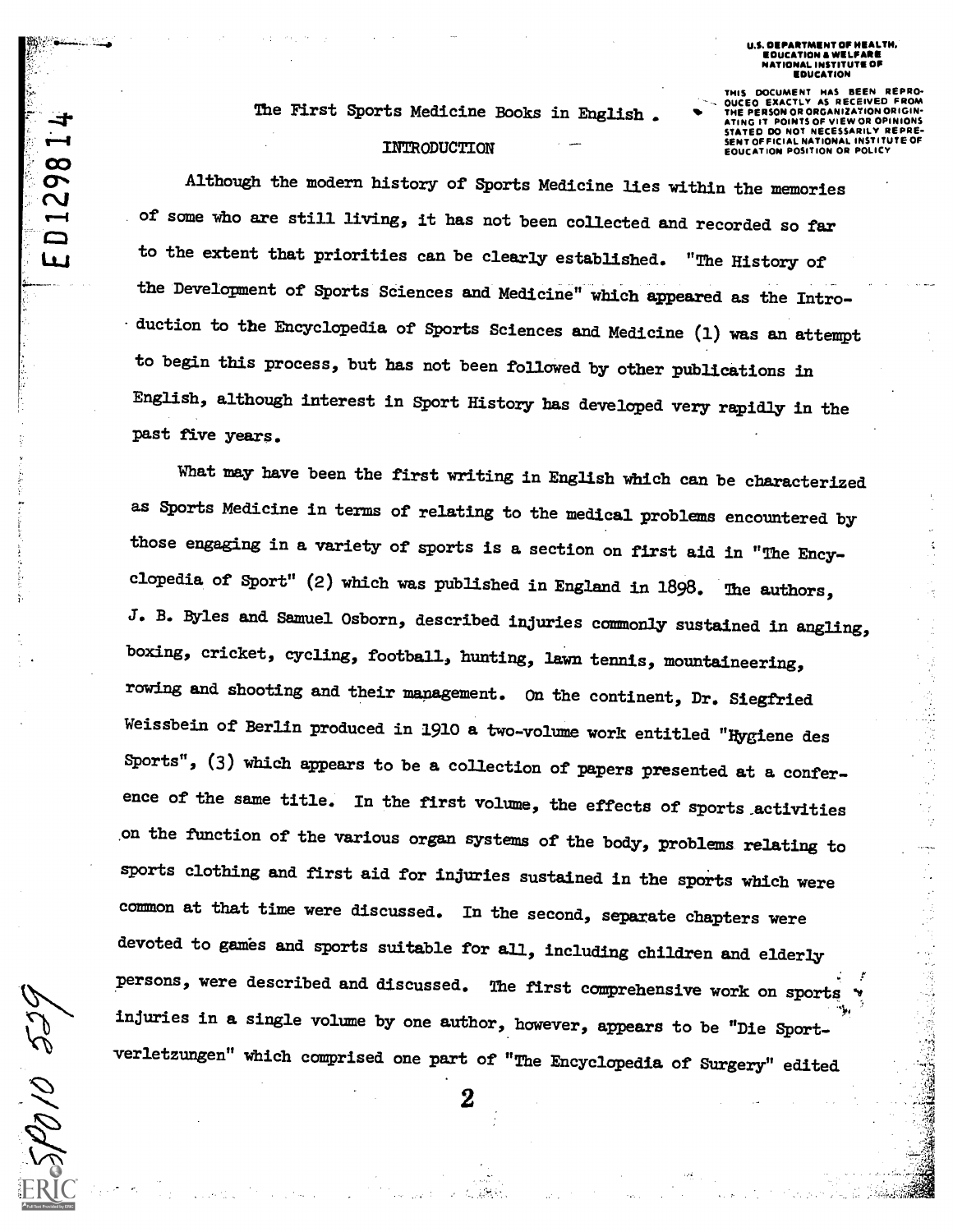by Professor P. Van Bruns of Tubingen (4), published in 1914. It was written by Dr. G. Van Saar and dealt almost exclusively with the injuries characteristic of certain sports and their treatment. World War I put a stop to further publications ir As field until 1925 when Dr. Felix Mandell published a work on the surgery of sports injuries (5).

## SPORTS MEDICINE BOORS IN ENGLISH

In the year 1931, two books on Sports Medicine appeared in English (6,7). The authors were both born in England, but one bad emigrated to the Uhited States at an early age. Both had strong interests end experience in physical education. Both were generalists in medicine but one gradually developed a special interest in physical medicine while the other combined coaching with medical practice. Neither knew of the other, nor apparently of any of the European publications which had preceded theirs.

Charles Brehmer Heald was born December 3rd, 1882 at Bowden, Cheshire, England. He attended Caius College, Cambridge and rowed for the College at the Henley Regatta in 1904 when they won the Thames Cup. After receiving his M.A. there, he went on to medical studies at St. Bartholomew's Hospital in London where he received his LRCP in 1909 and his MB B Chir in 1910. Following the custom for medical students at the time, he spent a year in Germany, at the University of Freiburg, but, unusual1y, also spent a year studying Swedish gymnastics in Stockholm. When he returned to England he joined the Board of Education in London and was influential in improving child health by starting gymnastic programs in all of the Board's schools. He took his MD at Cambridge in 1913.



- 2 -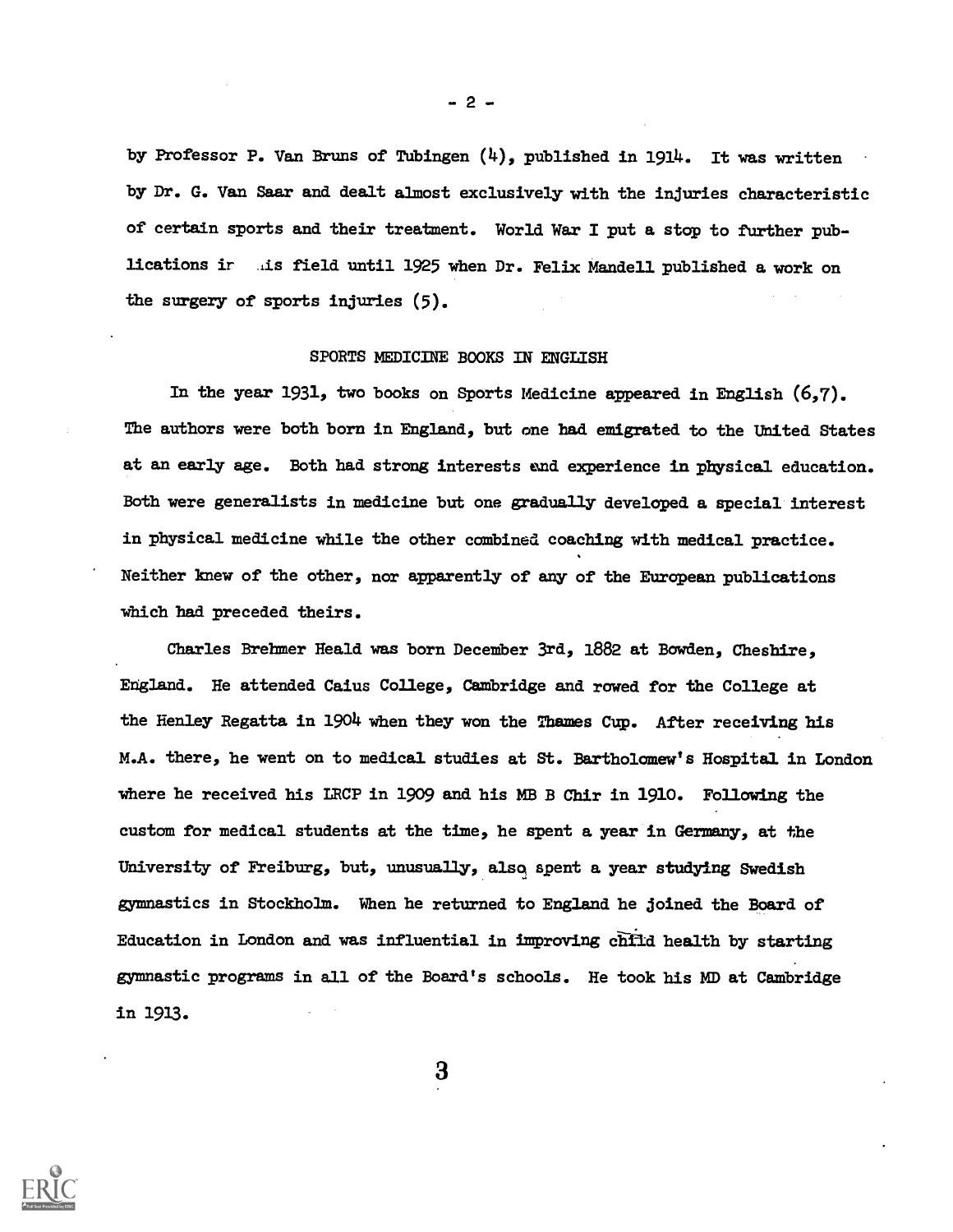With the outbreak of World War I he joined the Royal Medical Corps and soon became involved in the organization of the Royal Air Force Medical Service. In 1965 he combined his recollections of this period with surviving official records to write a small book under the title of "The Genesis of Aviation Medicine" (8). It was published by the Cabinet Office Historical Section in a limited edition of  $40$  copies. Following the War he was appointed Physical Medicine Consultant to the Royal Free Hospital in London. His nain responsibilities were in the treatment of fractures and soft tissue injuries.

When the specialty of orthopedics developed, and took over very largely the treatment of fractures, he developed a practice in which be dealt chiefly with Rheumatic Diseases. His publications from 1924 on show an increasing interest in the techniques of physical medicine with an emphasis on ultra-violet and electrical therapy, especially in relation to the treatment of rheumatism. A handbook for patients entitled "Your Garden and Your Rheumatism" (9) was published by the Arthritis and Rheumatism Council in 1964. The only paper dealing directly with Sports Medicine, "Sports Injuries and Their Treatment" (10) appeared in the same year as his book.

"Injuries and Sport, A General Guide for the Practitioner" (6) Appeared sometime in the Spring of 1931. The Oxford Press does not have a specific date of publication but is reasonably sure of the season. In his preface, the author states, "So far as I know, this is the only work of its kind that has been published in English." He was apparently correct, because although "Training, Conditioning and the Care of.Injuries" (7) by Walter E. Meanwell, MD and Knute K. Rockne was published in the same year, the Democrat Printing Company (now Webcrafters) of Madison, Wisconsin left no exact date of publi-

4



- 3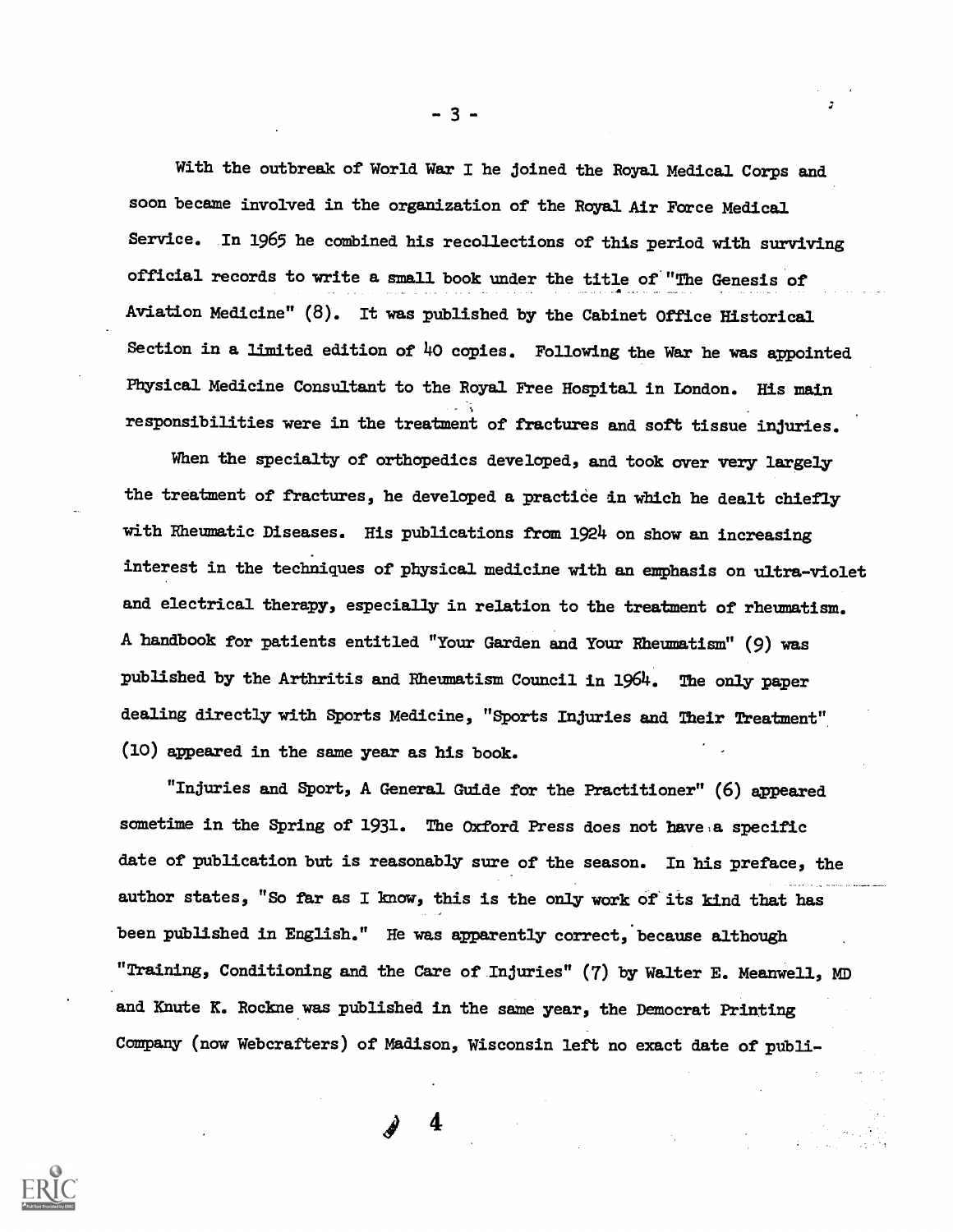cation either. There is a bill for the printing of the book in the amount of \$4o8.00 dated August 31, 1931. A spokesman for the successor firm says that it is likely that it was published sometime in July.

4

In the opening paragraph of his Preface, Dr. Heald states something of his philosophy and his reason for writing "Injuries and Sport". He says, "Practically no game worth playing is free from some risk of injury to limb, if not to life. The risk is sometimes severe, as in hunting, motor-cycle racing, or Rugby football; sometimes slight and subjective, as in tennis or \_golf, but the element is one whidh healthy-minded people would never consent to abolish. Since practically every able-bodied person in civilized countries plays games of some sort, the incidence of major and minor injuries of sport is very large. Some of these are of fairly well-recognized  $\tt{type,}$  but others, especially injuries of soft structures, are exceedingly Obscure and troublesome, and the practitioner who is confronted with them will consult standard textbooks in vain. It is to assist those who have to deal with such injuries that this book has been compiled."

The book is divided into two parts. The first part, comprising 141 pages, deals with the process of repair of injuries, the general principles of diagnosis of injuries, first aid, including zplinting and support, "electrotherapeutics",°Physio-therapeutics", factors modifying recovery fram injury and the complications of injuries. As the author states, "Throughout the sections on treatment I have stressed continually one method which, though little used, has been shown by long and practical experience to be invaluable. This is anodal galvanism, the application of very mild direct currents to the injury in a centripetal direction. Its extreme simplicity-makes it an ideal technique for the-general practitioner and it is so efficacious that it deserves to be used much more widely than it is at present."

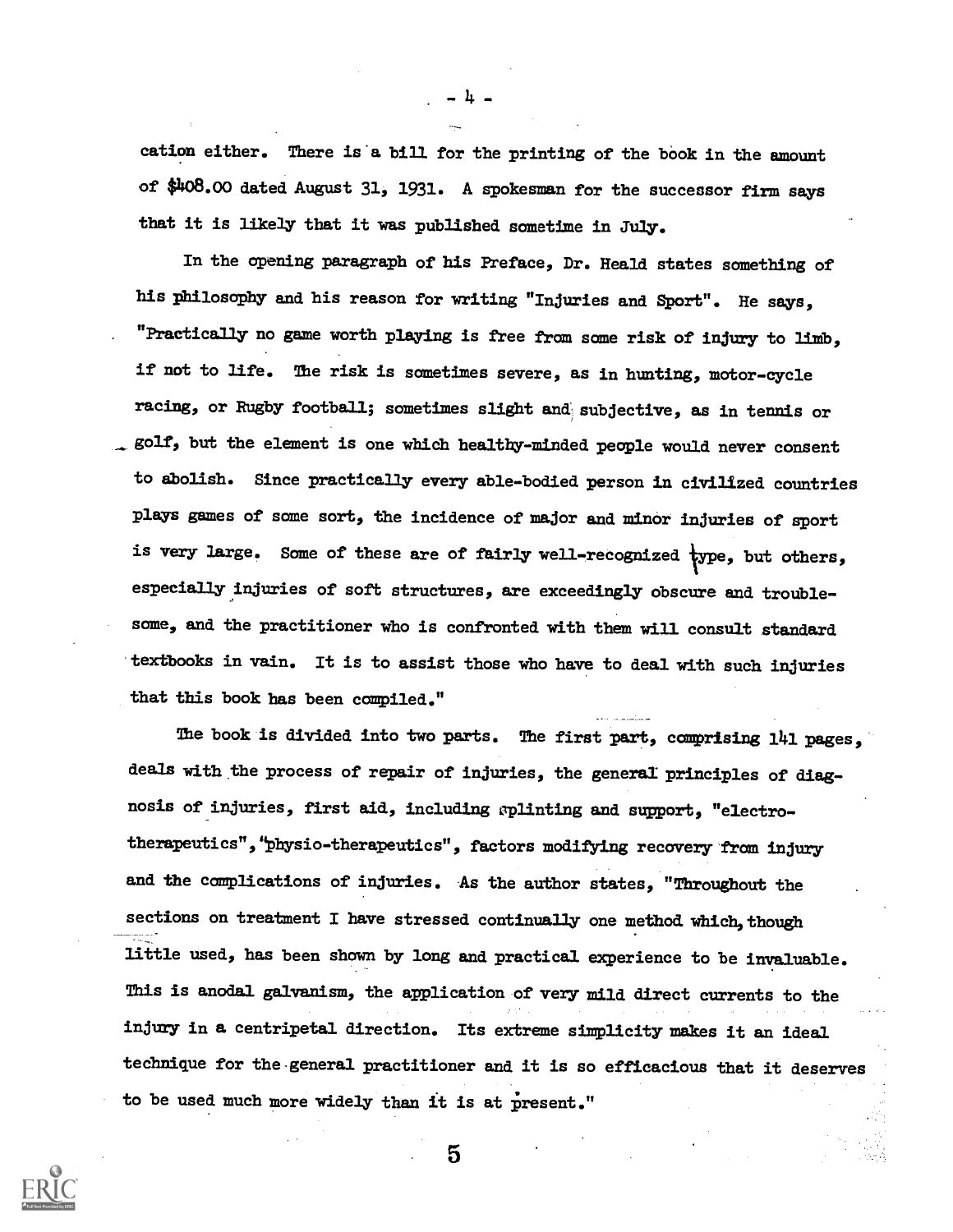The second part of the book, comprising 327 pages, deals with the injuries of sport classified according to the body parts affected. Where an injury is particularly characteristic of a sport, that sport is mentioned and the mechanism of the injury usually described, illustrated (by some excellent action photographs) or both. Each chapter is divided into three parts: general considerations; diagnosis and treatment. The discussion of treatment is extensive and specific with emphasis on active rehabilitation. True to the author's promise in his Preface, electro-therapeutics is recommended along with almost every treatment by other means.

One of the unusual features of the book is a set of endpapers in which the sections of the book dealing with fractures and soft tissue injuries are noted by page number on two skeletonized figures as an easy reference guide. There is an appendix on Recreational Therapy which lists the advantages and drawbacks of using specific sports for convalescent exercise and reconditioning. In another appendix the main points regarding diagnosis and treatment of injuries to each body part are summarized in tabular form. The author's knowledge of sports must have been extensive since he describes characteristic injuries occurring in 36 different sports.

Walter  $E_{\epsilon}$  Meanwell was born in Leeds, England in 1884. He was the youngest of 6 children. When he was three years old his parents emigrated to the United States, eventually settling in Rochester, New York. As a young man there he joined the Rochester Athletic Club and became captain of both their baseball and basketball teams. He was also three-time national amateur lightweight wrestling Champion of Canada and did sone amateur boxing. He attended Yale College,for a short time but did not play on any varsity sports teams. He left there to become Athletic Director at the high school in Glen Mills, Pennsylvania. After a short stay there he went to Baltimore as Director of the Clifton Park

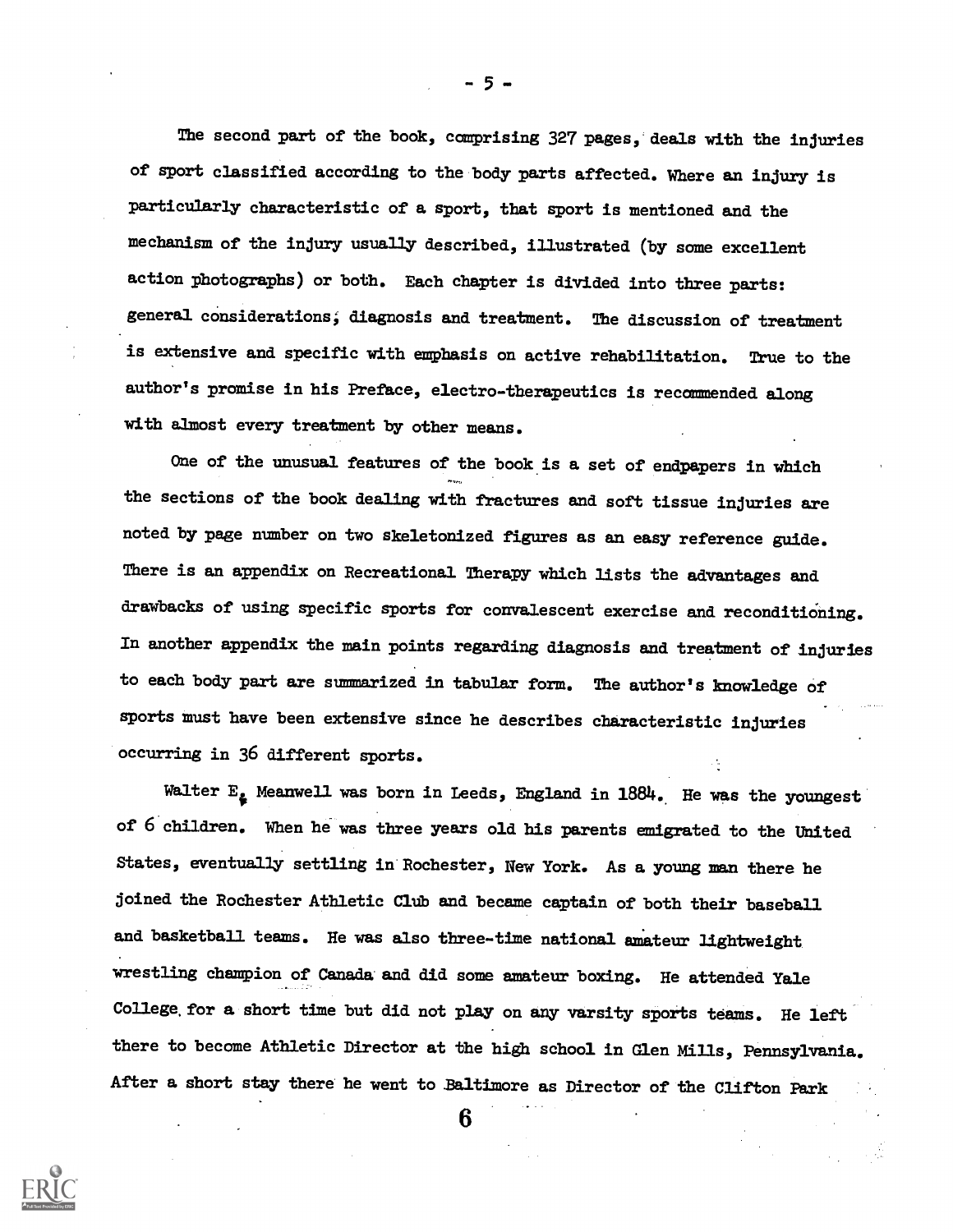4 Athletic Field, becoming Supervisor of Boys' Activities for the Playground Association and Supervisor of the Public Athletic League.

During his early years in Baltimore he entered the University of Maryland and received his MD in 1909. The following year, while interning at the Maryland General,Hospital, he functioned as the Supervisor of Recreation for the city of Baltimore. In the academic year 1920-1911 he was Athletic Director at Loyola University in Baltimore. It was during his years as a playground supervisor that he developed a boy's team in a settlement house whidh won 60 games and lost only one in two years of competition. Here he developed the basic patterns of play which were to male him so successful as a basketball coadh'in later years, the short pass, the criss-cross offense, the pivot play, the short shot and the tight five-man defense.

In 1911, Dr. Meanwell came to the University of Wisconsin as Director of the Gymnasium, Head Basketball Coach and Associate Professor of Mysical Education. Basketball had started at Wisconsin in-1698, onIy 6 years after its introduction at Springfield College. There had been a winning tradition since the fourth season of play but never a truly outstanding team. With only two veterans returning from the 1910-11 team, Meanwell produced a team that won 15 games and lost none, becoming Western (Big Ten) Conference Champion. In the.next two years his teams lost onIy 1 game while winning 29, taking two more Conference Championships, repeating in 1916 with a 20-1 record. In his first 6 years at the University his teams won 92 games and lost only  $9$ .

In 1917 Dr. Meanwell joined the U.S. Army'as a captain in the Medical Corps. He was soon assigned to the University of Missouri where he became Professor of Physical Education, Director of the Department of Physical Education and Basketball Coach. Missouri had a poor record of success in basketball, but in two years of coaching there Meanwell produced teams that

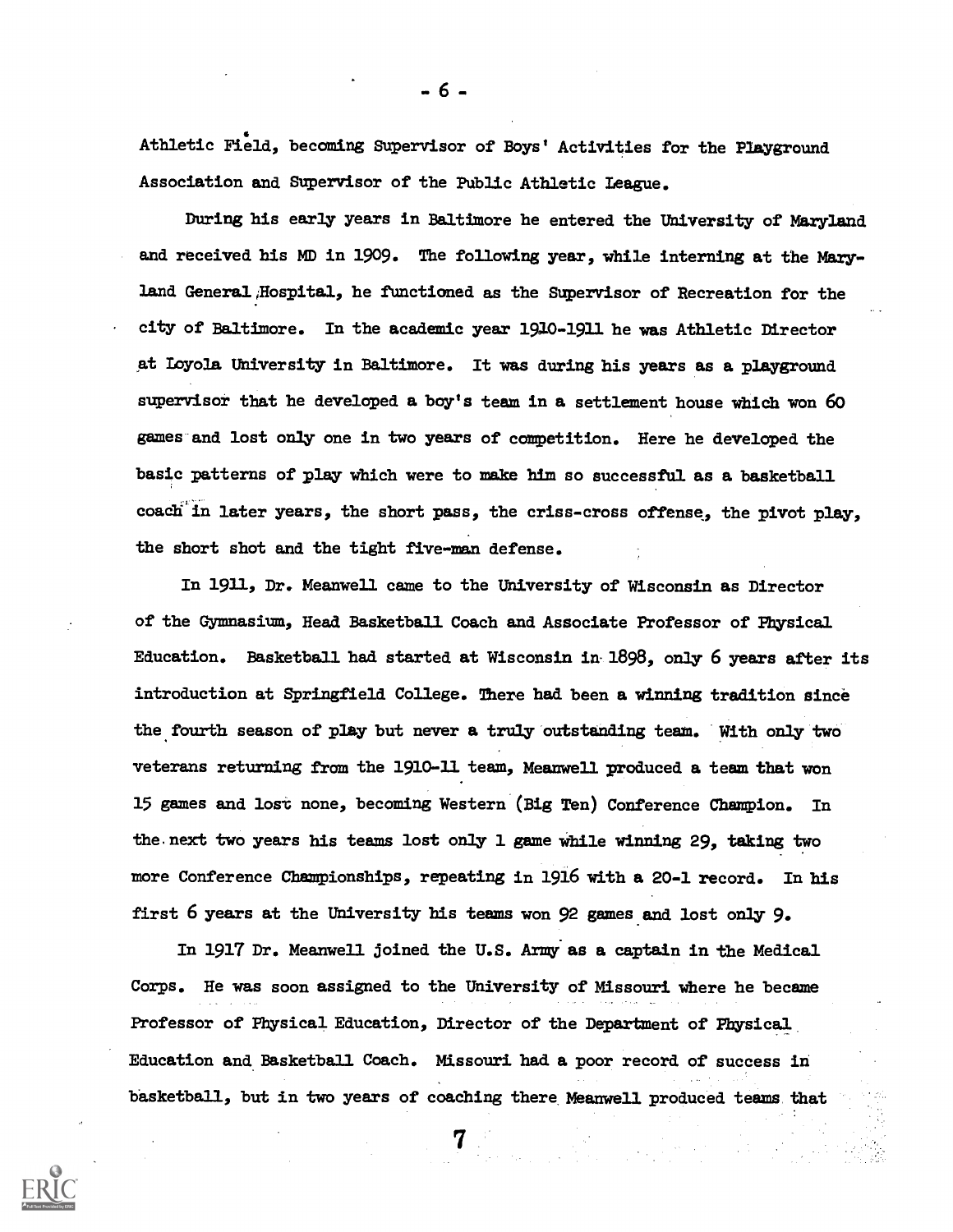had 15-1 and 17-1 records and won two conference championships. With the ending of World War I he returned to the University of Wisconsin as Professor of Physical Education, Medical Supervisor of the Teams and Basketball Coach. In the next 10 years his teams won 4 more conference championships and were twice runner-up. In 307 college games that he coached his teams won 245 for a winning percentage of almost 80% over a span of 18 seasons.

Dr. Meanwell's first book "Basketball for Men" was published in 1922 (11). Because of his umparalleled success as a coach up till that time it went through 4 editions in 18 months and was adopted as a text for basketball classes in more than 4o institutions. He published a revision in 1924 under the title "The Science of Basketball for Men" (12) and this book was equally successful. Both were printed by the Democrat Printing Company of Madison. Much of the material in these two books dealing with training, conditioning and taping was carried over to his final work of 1931 in which his old friend Rockne collaborated.

Dr. Meanwell's book is quite different from Dr. Heald's. It is brief (179 pages), more oriented to training, and not comprehensive in its discussion of injuries. It reflects the author's major pre-occupation with basketball. It is more like a trainer's manual than a handbook for physicians with a broad interest in Sports Medicine. It is divided into four parts: 1. a general introduction; 2. the training and conditioning of a football team; 3. the training and conditioning of a basketball team; and 4. the prevention and care of minor injuries and illness.

The formal introduction was written by William A. Mowrey, MD, formerly Professor of Clinical Medicine at the University of Wisconsin Medical School and, at the time of his writing, the Chief Physician in the Department of Student Health at the University of Wisconsin. His subtitle is "The Relation

8



 $\cdot$  7  $\cdot$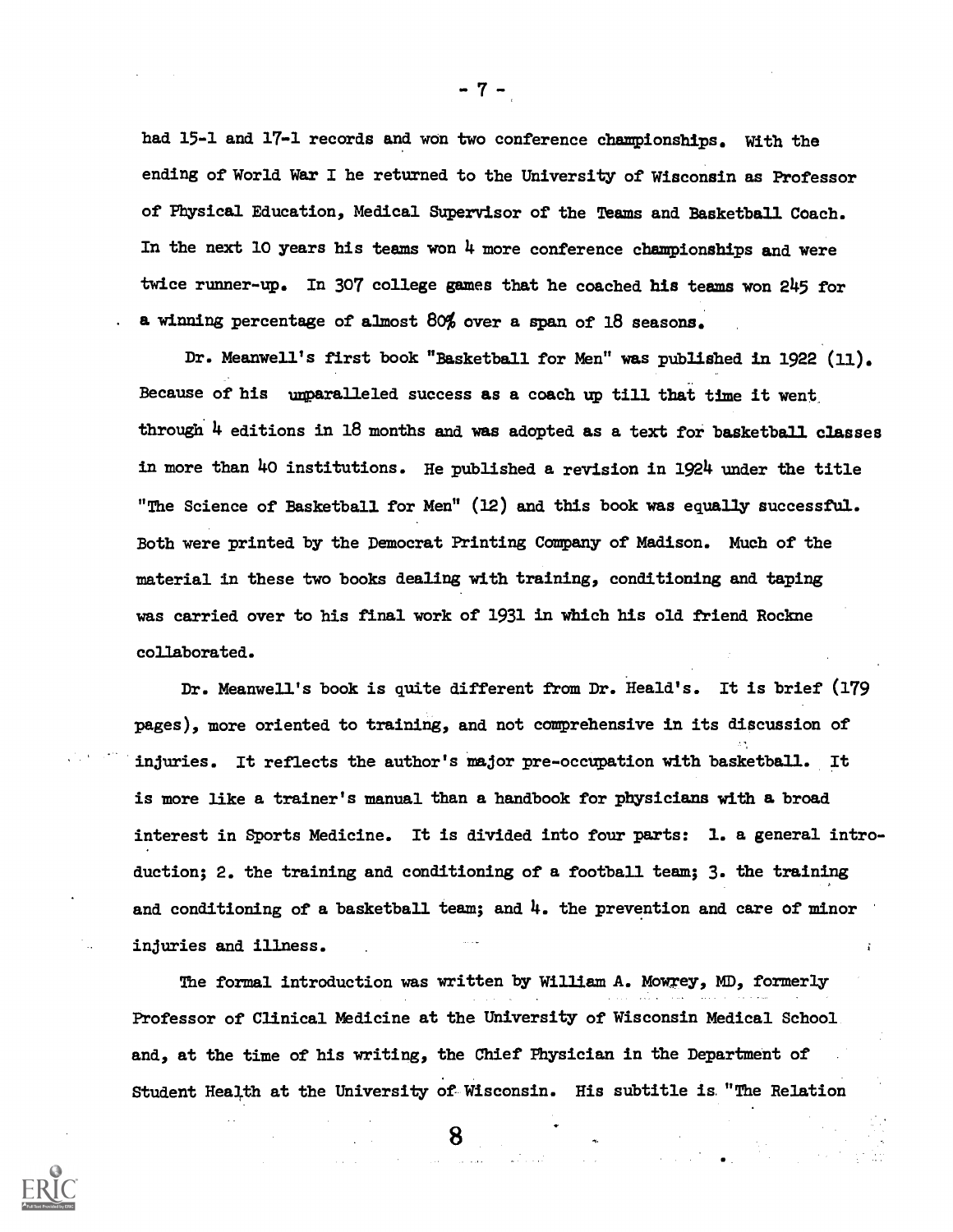of the Athletic Trainer to the Problem of Student Health". Referring to Dr. Meanwell's "special training in pathology and orthopedics" and his status as "an eminent basketball coach", he states that "No more ideal situation could exist than when the medical supervisor and coach are one". He also notes that although Dr. Meanwell had previous1y undertaken medical supervision of "all athletic teams at the University of Wisconsin under the general direction of the Student Health Service" as well as coaching the basketball team, he had now been forced to confine his medical supervision to that team due to the increasing enrollment in the Untversity.

In bis portion of the Introduction which he calls "The Necessity for Specialized Training in the Care of the Body", Dr. Meanwell indicates that . he is directing his book primarily to the coach-trainer. "Medical and other scientific terms are avoided where possible in favor of common English ones, in the interest of clear understanding by the average, non-medically trained coach." He takes issue with the impatient coach "who wants the boy back on his feet, not next Wednesday, but day before yesterday." The latest modern medical methods should be applied to the treatment of the athlete, he says, but "There are no secret, immediately successful, methods."

The second part, on the training of a football team, is divided into two Chapters, "The Coach's Viewpoint" by Knute Rockne and "The Team Physician's Viewpoint" by Meanwell. Rockne and Meanwell became very close friends but it is uncertain as to how they met.

Rockne had little use for basketball but had to take over the coaching at Notre Dame in the season of 1920-1921 when the regular coach Gus Dorais was ill. Some time after that, Meanwell met Rockne in Chicago and later reported, "Rockne said, 'We're using the short pass and the long shot.'" This would have been of considerable interest to Dr. Meanwell since he is generally credited with having

9



. 8 -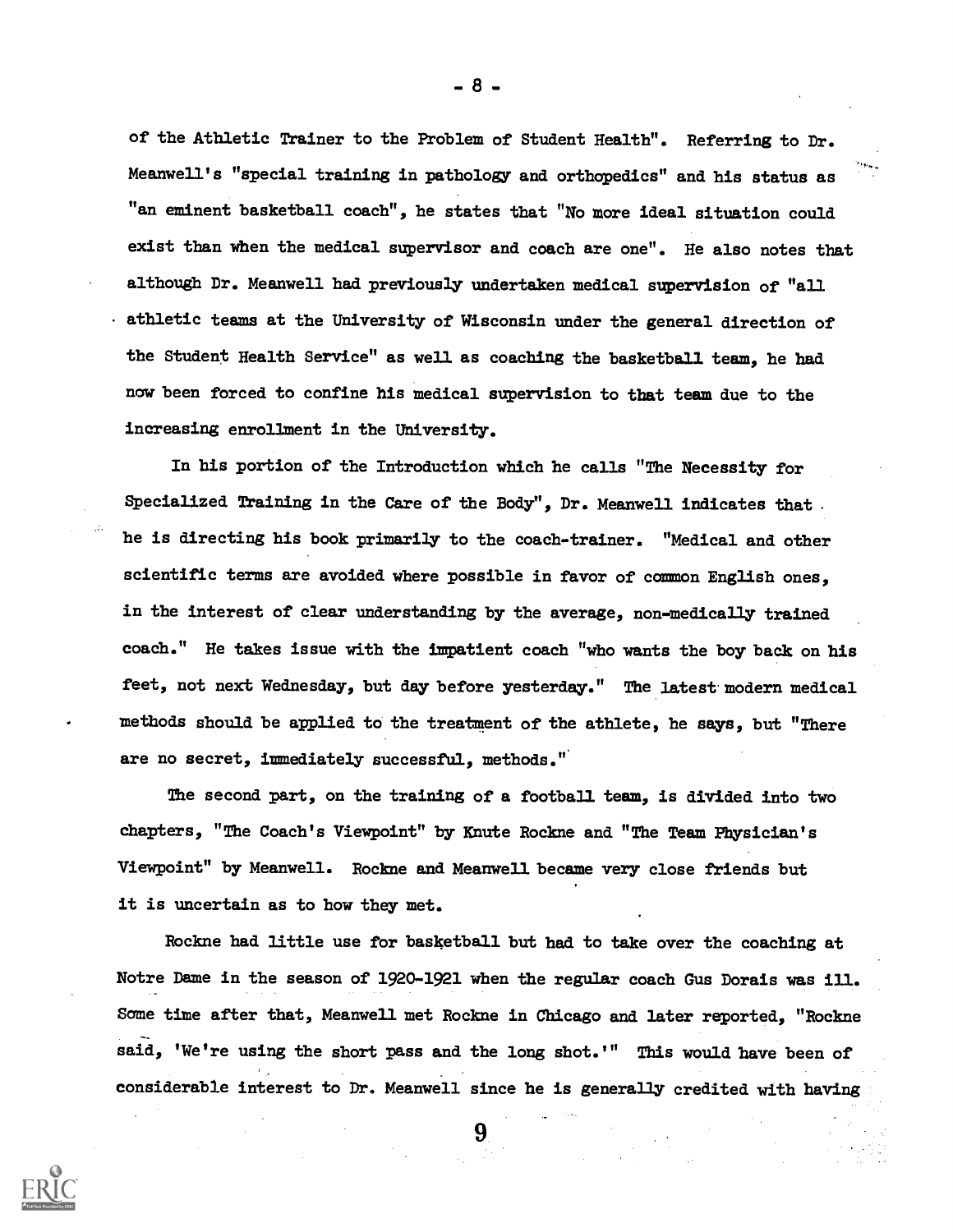introduced the short passing game into basketball prior to 1911. Meanwell had been conducting basketball coaching schools in the summer. In the midnineteen twenties he and Rodkne began to work together in these schools, each teaching his respective specialty. This relationship lasted for four years, and evidently provided the basis for their collaboration in Dr. Meanwell's . book. It is of some interest that Wisconsin did not play Notre Dame in basketball until the season of 1926-27, a game which Wisconsin lost. When Wisconsin lost again the following year, Notre Dame disappeared from the schedule and did not return until 10 years ago, after Meanwell had retired. With the exception of the colleges in the Big Ten conference, Dr. Meanwell did not reschedule opponents who beat his teams.

Rockne's chapter is of great interest not only for the light which it sheds on his philosophy of coaching football but also because it may well have been his last serious writing before he died, with the exception of his newspaper columns. The airplane crash which caused his death occurred on March 31, 1931, and this book was published during the summer of that year. It affected Dr. Meanwell so deeply that be would never go up in an airplane after that.

Rockne believed in very light work for the first 10 days of fall practice and no more than 40 minutes of scrimmage on any practice day after that. After November 1, he recommended reducing scrimmaging even further or eliminating it entirely. In spite of his reputation as an inspirational coach, famous for his half-time locker-room talks, he comes out strongly against over-enthusiastic phychological pressures. "Don't key the team up Saturday after Saturday - they will go dead on you". He recommends coaching the players in small groups and keeping them "happy and contented" by varying their work.

In his chapter Dr. Meanwell writes about off-season conditioning but advises

1 0



9 -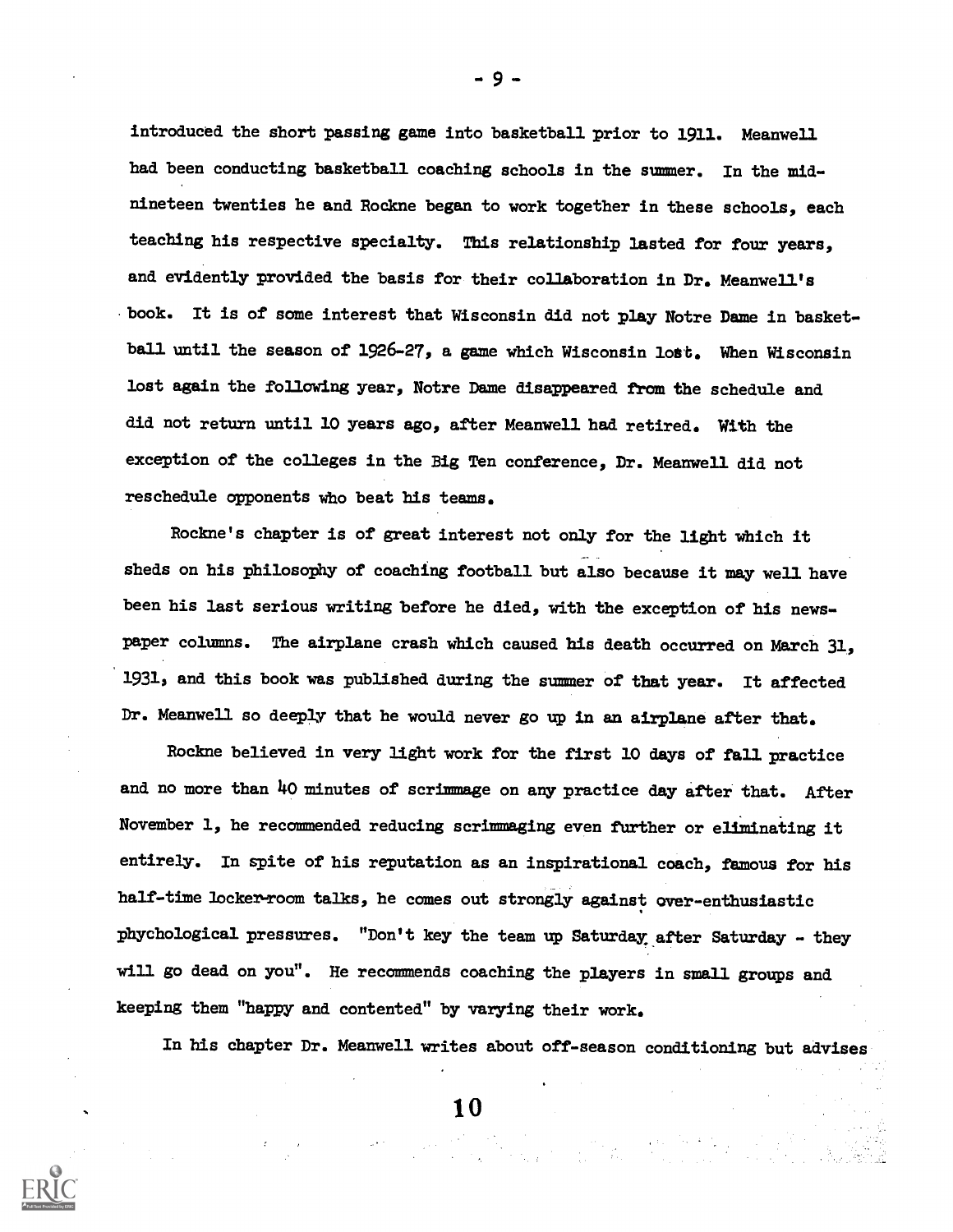against reporting at playing weight or in too "fine" condition, which he feels leads to staleness later in the season. He echoes Rockne's advice on at least a week of conditioning before bitting the blocking or tackling dummies and scrimmaging. He recommends grass drills, short sprints and agility runs. In discussing weight loss he suggests free intake of water within 30 minutes of\_ practice and moderate amounts of water during practice, a revolutionary suggestion for that period. He discusses staleness, emotional stress, preparation for the game and conduct of the coach and trainer during the game. He advises against heavy pre-game meals and a light diet generally during the season to avoid excessive weight gain.

In the third part of his book, Dr. Meanwell devotes chapters to the exercise and non-exercise phases of training a basketball team. Re describes his practice of light training in October and November, with scrimmaging deferred until December. During his era as head coach the team never played its first game before December  $\mu$ , and it was as late as, December 15. One of his former players attests to the fact that the 90-minute drills on fundamentals before that were very demanding since everything had to be repeated until it was done exactly as be wanted it. This emphasis on technique was never relaxed during the season, and he was known on at least one occasion to conduct a short passing drill outdoors in the snow when a gymnasium was not available on a road trip. In his book, however, be says that "More teams are overtrained than undertrained".

Dr. Meanwell devotes considerable space to diet, and particularly to debunking many beliefs commonly held by coaches and athletes at that time (and still by some at present) such as the idea that drinking milk "cuts the wind". In general, he recommends what amounts to a high carbohydrate and fat diet, only moderate in its protein content. In a brief discussion of the pre-participation medical examination be stresses detection of any heart abnormality but cautions against rejecting athletes because of "murmurs" not accompanied by other medical

11



- 10 -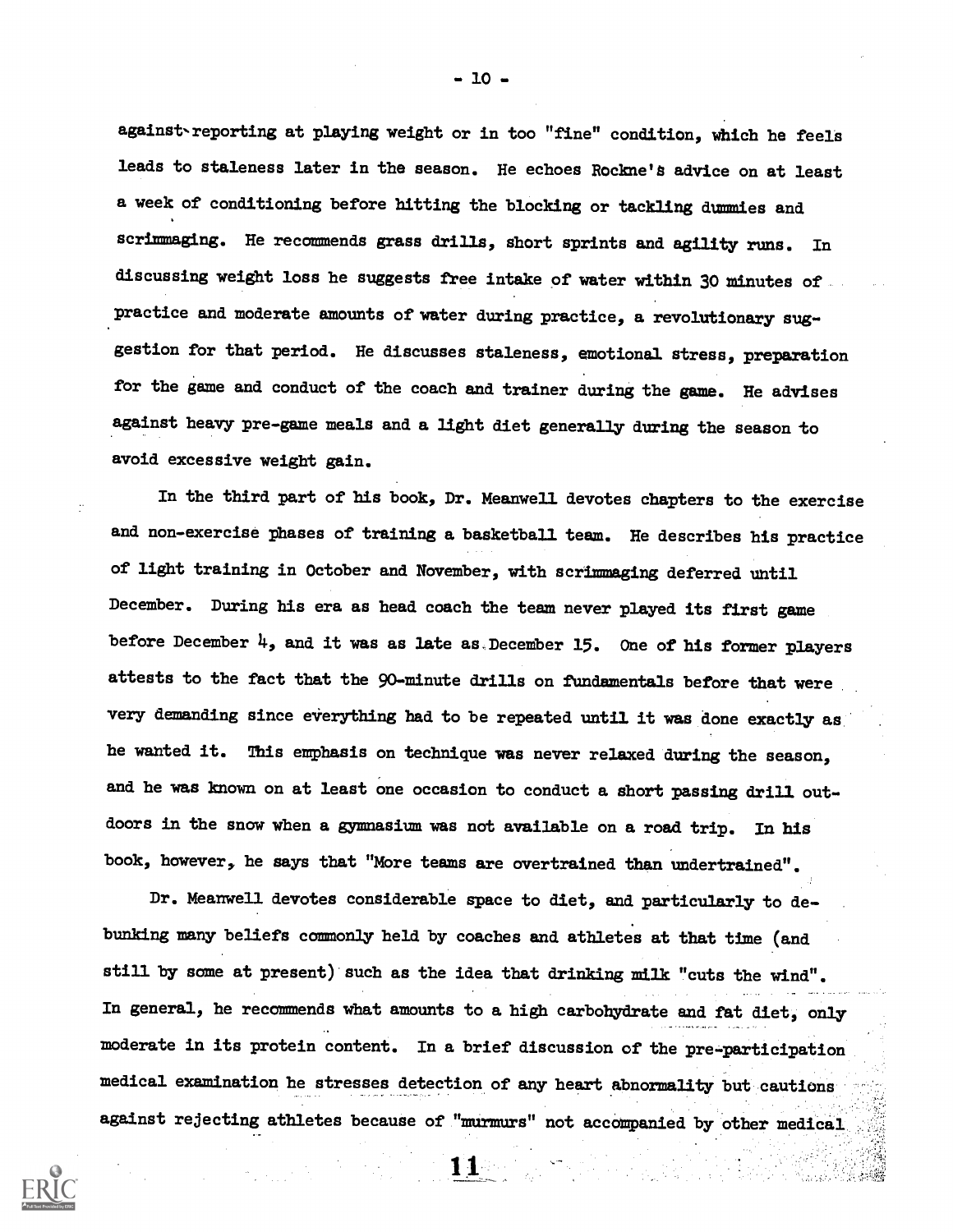signs or symptoms. He recommends urinalysis as a guide to kidney problems, a careful check of the thyroid (in the era preceding the general use of iodized salt he was working at a university in the so-called "goitre belt"), a check for hernia and a test of color perception.

Part Four on "The Prevention and Care of Minor Injuries and Illness" contains chapters on: The Training Room; The Care of the Feet; The Principles of Treatment of Sprains; Injuries to the Knees; "Charlie Horse"; Floor Burns, Bruises and Cramps; Injuries to Arm, Shoulder, Hiad; Medical Conditions; Principles of Training; and Bandaging. Considerable space is devoted to foot care, which is so important to basketball players. He advocates treating all sprains by support with adhesive tape, especially ankle sprains, and allowing active notion while wearing a high shoe. His description of the necbanism of knee injuries would be considered up-to-date today. He describes nanipulation of the knee for a torn neniscus and immobilization in a long leg east for 10 days follawed by active rehabilitation. He also recognizes the importance of injuries to the cruciate (which he calls "crucial") ligaments of the knee.

Dr. Meanwell's discussion of "Charlie Horse", is, I believe, the first to be found in the literature of Sports Medicine under that name., Unfortunately  $\mathbf{A}$ it does not shed any light on the origin of tbis interesting term, which remains obscure to this day in spite of several ingenious suggestions. He differentiates the muscle injury from the less severe tear of the muscle sheath or the equally serious "pulled tendon". His recommended treatment is just as is practiced en al control today by knowledgeable sports physicians and trainers.

## AFTERMATH

De. Heald continued to publish papers after 1931, the last in 1961 (13) dealing with "A New Concept of 'Capillary Circulation in Bone Cortex". He left

12

- Home Advised With March States

 $-11 -$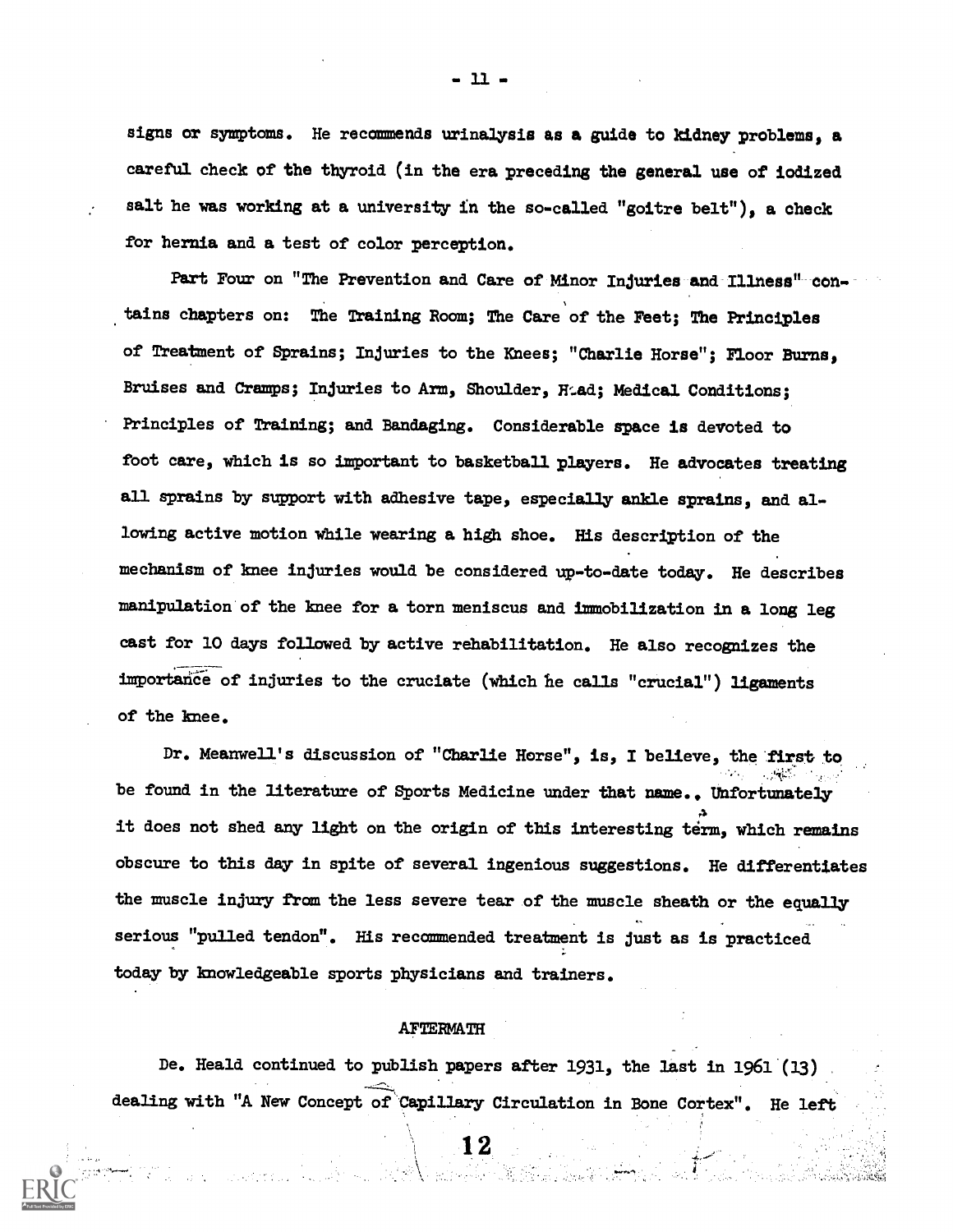London in 1951 for Chipping Camden in Gloucestershire where he established The Rural Rheumatism Centre of the North Cotswolds. He continued to practice there until his retirement. He died February 9, 1974. His life appears to have been as peaceful and orderly as it was long.

Hy contrast, Meanwell's later career reflected his mercurial\_ temper. When he became Athletic Director as well as Basketball Coach in 1933 he became involved in a power struggle with Tam Jones, the long time track coadh and previous athletic director himself (1916-1924) and the redoubtable Clarence (Doc) Spears, the volatile and choleric football coach, who had been very successful with his first Wisconsin teams but was starting three years of non-winning seasons.whidh led to bis replacement by the former Notre Dame star Harry Stuhldreher. Meanwell had turned over his coaching to the greatest player he had ever coached, Harold (Bud) Foster beginning with the 1924-25 season. In the stormy year of 1936, amid battles waged partly in the public press, he was replaced by Stuhldreher as Athletic Director when he submitted his resignation and it was accepted.

He returned to his work in the Student Health Service where be remained until his retirement. He was finally able to spend more time with his family, his wife, . the former Helen D. Grath, two daughters, since married, and a sonj-Walter  $A_{\bullet}$ , who ---still occupies the family hone on the shores of Lake Mendota. He was elected posthumously to the Basketball Hall of Fame not only as a coach and a teacher of thousands of other coaches, but for his many scientific contributions to the play of the game and his years of service on the Rules Committee. His ingenuity had also led him to invent the valveless basketball, but it was unfortunately patented by another coadh before he could take steps to correct it.

Surprisingly, in an era when amateur sport was in the ascendant, neither book had much impact on the slowly developing field of Sports Medicine. In 1932, Herxheimer, Director of the Sports Medicine Clinic at the Charity Hospital in Berlin,





- 12 -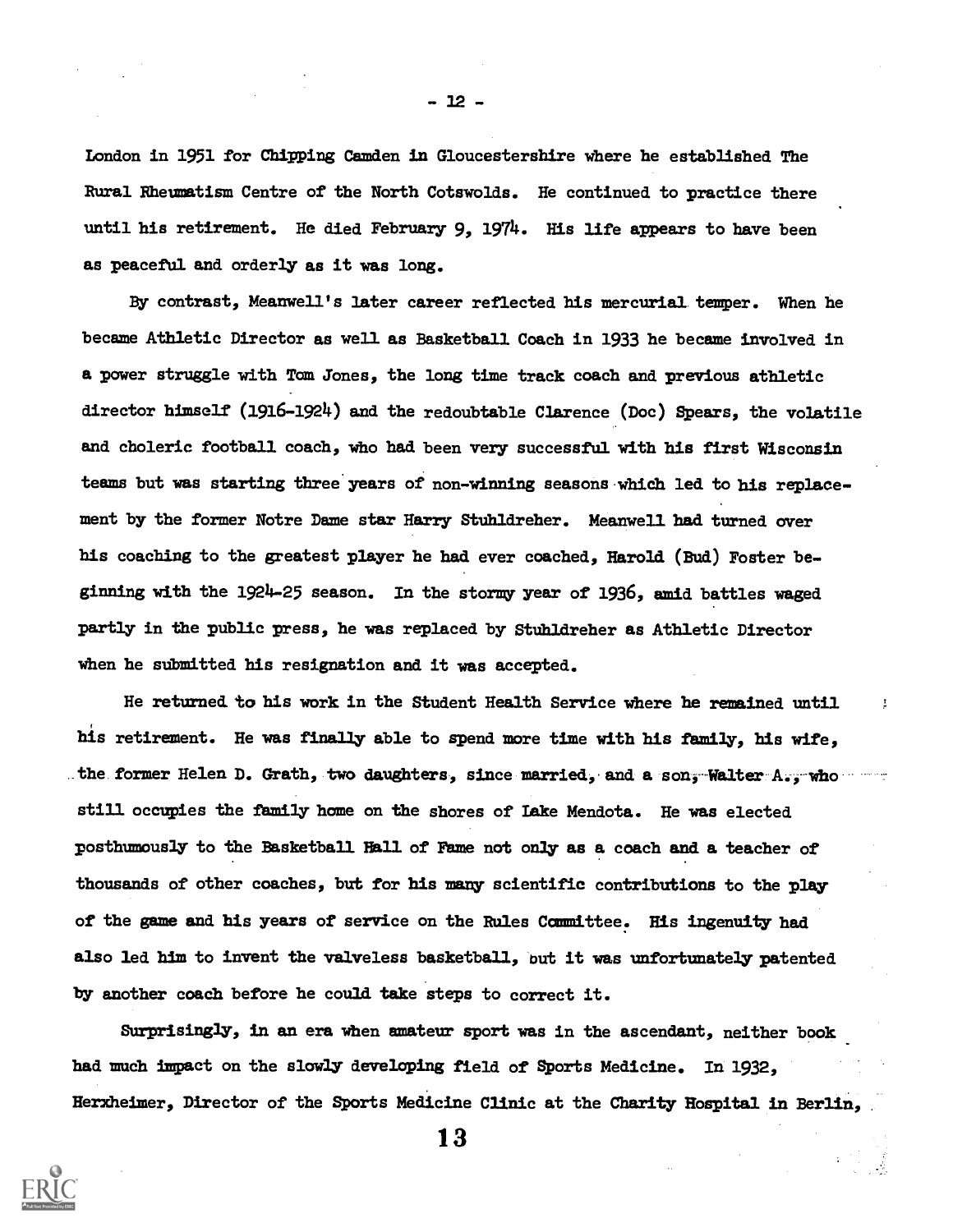published his "Grundriss der Sportmedizin" (14) and made no mention of Heald's work, although he referred to the publication of A. V. Hill (15) in London five years previously. In England, no book on the general subject of sports medicine appeared until 30 years later when Colson and Armour published "Sports Injuries and Their Treatment" (16).

It was only seven years later in the Uhited States, however, When Thorndike's "Athletic Injuries. Prevention, Diagnosis and Treatment" (17) was published. This work, whidh eventually went through five editions has been thought by most people, since they were unfamiliar with Meanwell's contribution, to be the pioneer publication in this field in the United States. Dr. August Thorndike, Jr. was in 1938 a Surgeon in the Department of Hygiene at Harvard University (which ministered to the health of the students), an Assistant in Surgery at the Harvard Medical School and an Associate Surgeon at the Children's Hospital in Boston. He describes in considerable detail the development of medical services for the athletic teams at Harvard, and bases his discussion of The More Common Types of Athletic Injuries on his experience in caring for the athletes of these teams beginning in 1932. He was apparently unaware of Dr. Meamwell's book, although he certainly must have known of him as a basketball coach, since his reputation in that field had been national for some time.

Over the long term, the development of any special field in medicine usually owes less to which publication has primacy than which has been the most influential. By all odds, between 1938 and 1962, Dr. Thorndike's book was most influential in the United States. It is appropriate, however, to recognize the pioneers, Whose influence, perhaps through personal contacts, was pcssibly greater than we realize from the obscurity of their publications.

The author wishes to express his appreciation to the families and associates of Drs. Heald and Meanwell who assisted in the preparation of this manuscript

- 13 -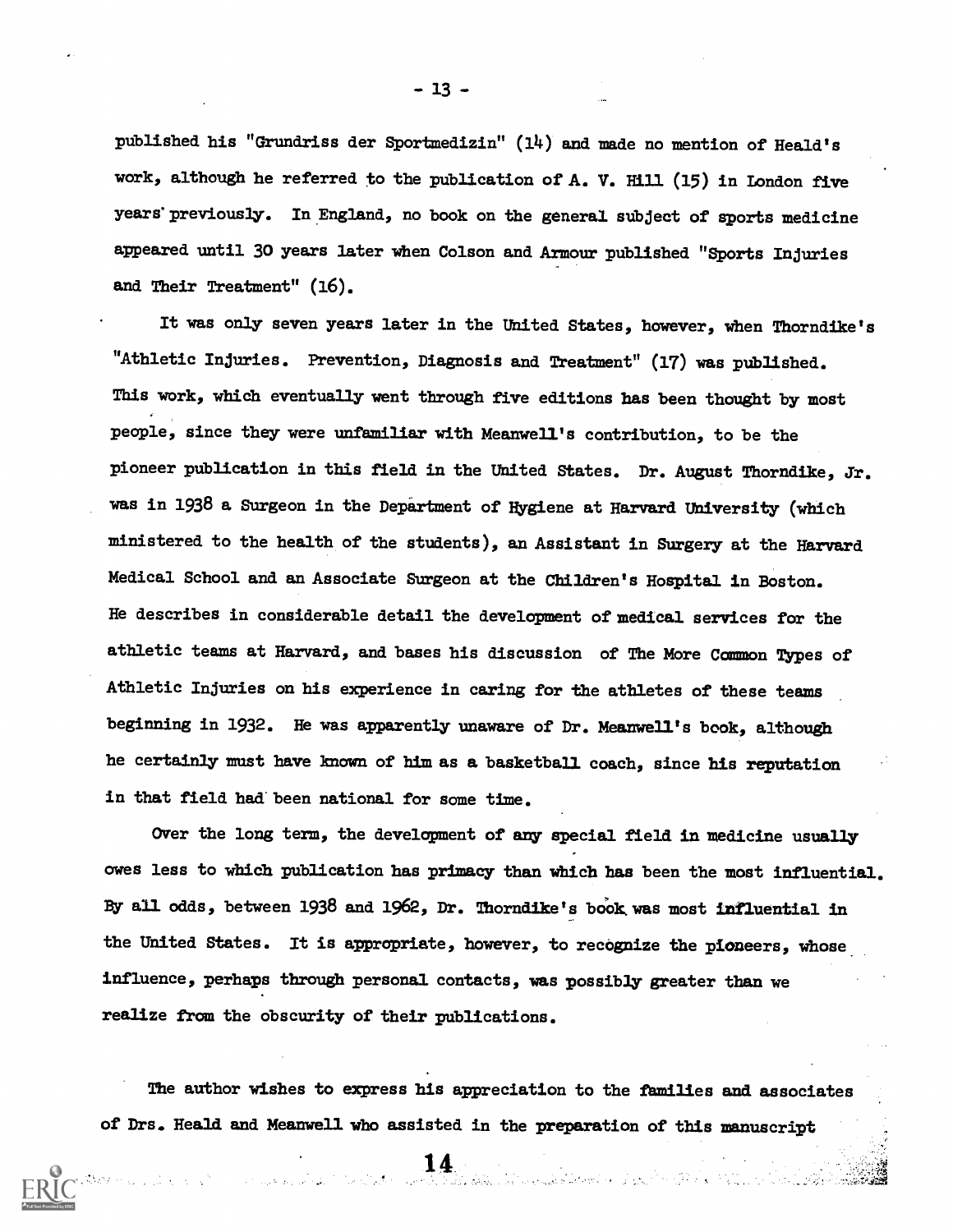by loan of materials and personal reminiscence. Also to Mr. Harold (Bud) Foster, Dr. Meanwell's pupil, his successor as basketball coach and the only Wisconsin player in the Hall of Fame.

15

Allan J. Ryan, MD 5800 Jeff Place<br>Edina, Minnesota 55436 Edina, Minnesota 55436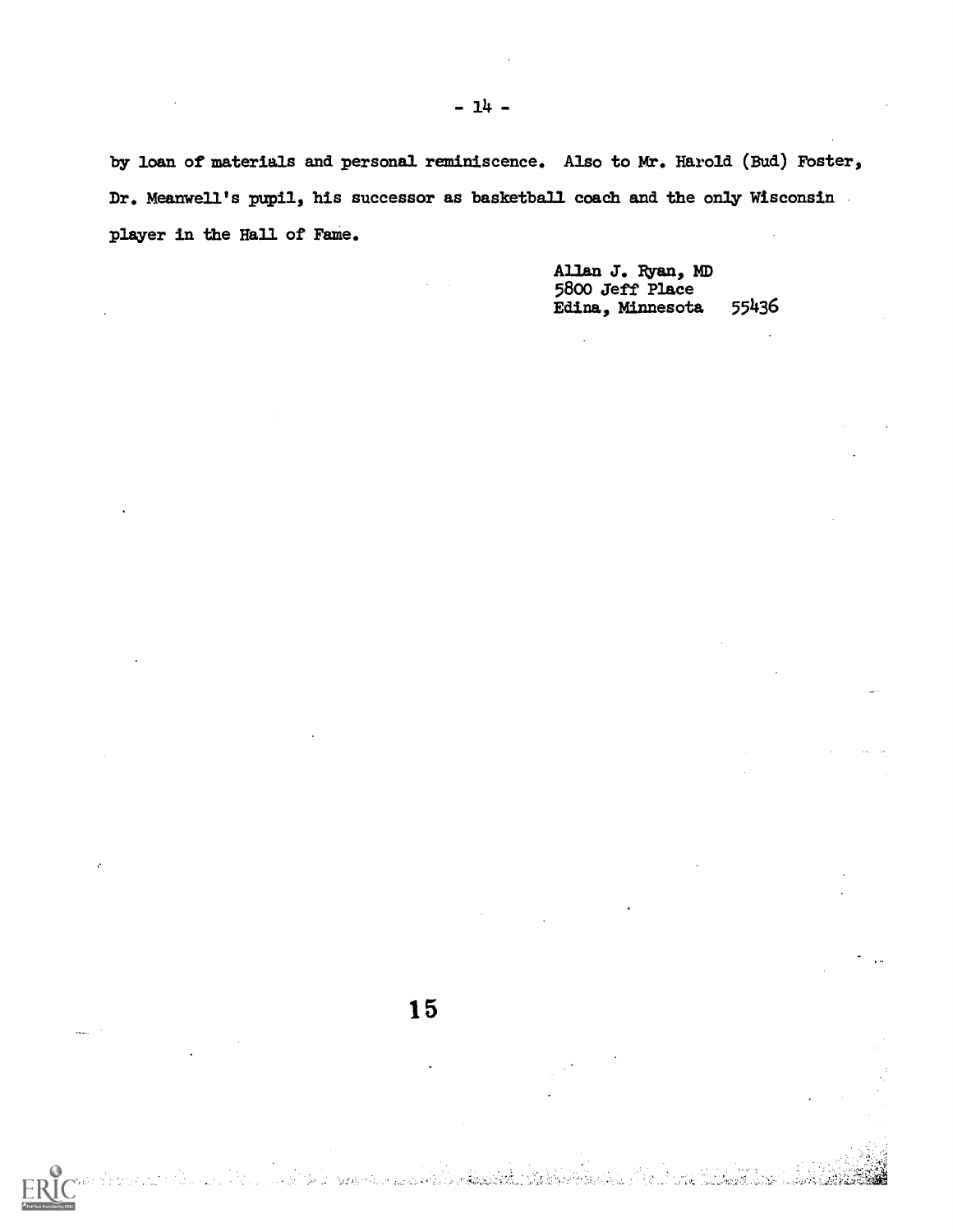## **REFERENCES**

- 1. Encyclopedia of Sports Sciences and Medicine. ed. Leonard A. Larson. New York: The Macmillan Company pp. xxxiii-xlvii, 1971.
- 2. Byles, J.B. and Osborn, S.: First Aid, in The Encyclopedia of Sport. ed. The Earl of Suffolk and Berkshire, H. Peck and F. E. Aflalo. New York: G. P. Putnam Sons 1696, Vol. 1 pp. 394-398.
- 3. Weissbein, S.: Hygiene des Sport. Leipzig: Greuthlein and Co., 1910.
- 4. Saar, G. Van: Die Sportverletzangen. Stuttgart: Ferdinand Enke Verlag, 1914.
- 5. Mandell, F.: Chirurgie der Sportunfalle. Berlin: Urban and Schwarzenberg, 1925.
- 6. Heald, C.B.: Injuries and Sport. London: Oxford University Press, 1931.
- 7. Meanwell, W. E. and Rockne, K.K.: Training, Conditioning and the Care of Injuries. Madison, Wisconsin: The Democrat Press, 1931.
- 8. Heald, C.B.: The Genesis of Aviation Medicine. Historical Section, Her Majesty's Cabinet Office: London. 40 copies. 1965
- 9. Heald, C.B.: Your Garden and Your Rheumatism. London: Arthritis and Rheumatism Council. No date.
- 10. Heald, C.B.: Sports Injuries and Their Treatment. Practitioner 127:216-224, 1931.
- 11. Meanwell, W.E.: Basketball for Men. Madison, Wisconsin: Democrat Printing Co. 1922.
- 12. Meanwell, W.E.: The Science of Basketball for Men. Madison, Wisconsin: Democrat Printing Co. 1924.
- 13. Brookes, M., Elkin, A.C., Harrison, R.G., and Heald, C.B.: A New Concept of Capillary Circulation in Bone Cortex. Lancet 1076-1061, 1961.